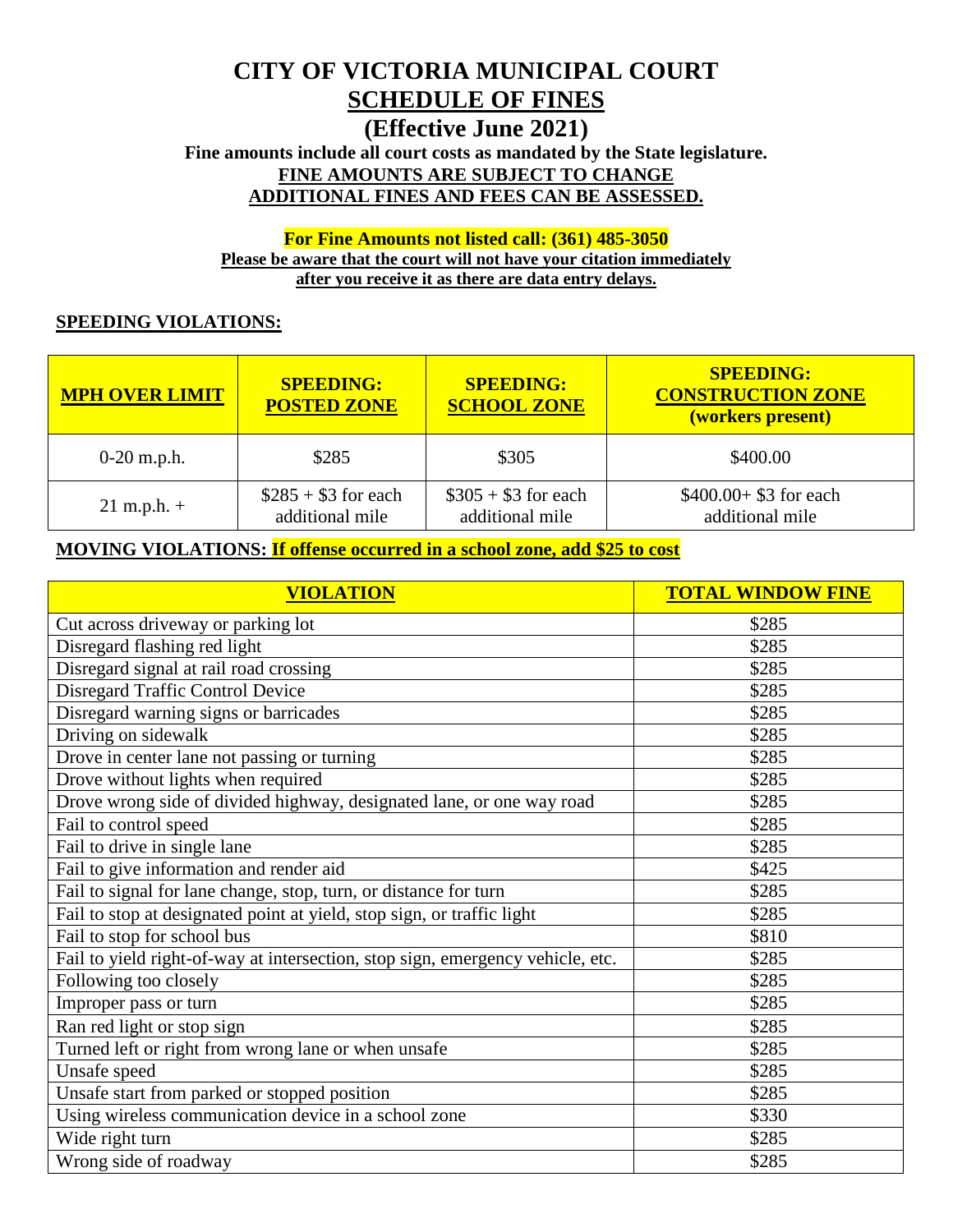### **ALCOHOL, MINOR, AND TOBACCO RELATED VIOLATIONS:**

| <b>VIOLATION</b>                                      | <b>TOTAL WINDOW FINE</b> |
|-------------------------------------------------------|--------------------------|
| Alcoholic beverage in neighborhood park               | \$286                    |
| Consume alcoholic beverage in a public place          | \$281                    |
| Consumption of alcohol by a minor                     | \$372                    |
| Driving under the influence by a minor                | \$372                    |
| Minor in possession of alcohol                        | \$372                    |
| Open container of alcoholic beverage in motor vehicle | \$286                    |
| Possession of tobacco products by a minor             | \$286                    |
| <b>Public Intoxication</b>                            | \$232                    |
| Purchase of alcohol by a minor                        | \$372                    |

#### **CITY CODE VIOLATIONS:**

| <b>VIOLATION</b>                           | <b>TOTAL WINDOW FINE</b> |
|--------------------------------------------|--------------------------|
| Barking Dog (Nuisance)                     | \$281                    |
| Conducting garage sale without a permit    | \$281                    |
| Dangerous dogs                             | \$281                    |
| Dogs at large                              | \$286                    |
| Fowl or livestock pen required             | \$281                    |
| Interring with funeral procession          | \$372                    |
| Juvenile curfew violation                  | \$286                    |
| Livestock at large                         | \$281                    |
| Loud music from vehicle                    | \$286                    |
| Operating pool hall after hours on Sundays | \$367                    |
| Park curfew                                | \$286                    |
| Spinning wheels                            | \$232                    |
| Wheel stand                                | \$286                    |

# **DRIVER'S LICENSE RELATED VIOLATIONS: If offense occurred in a school zone, add \$25 to cost**

| <b>VIOLATION</b>                                                       | <b>TOTAL WINDOW FINE</b> |  |
|------------------------------------------------------------------------|--------------------------|--|
| Driving while license invalid                                          | \$340                    |  |
| Expired driver's license*                                              | \$232                    |  |
| Fail to display driver's license*                                      | \$232                    |  |
| Fail to report change of address or name*                              | \$232                    |  |
| No driver's license                                                    | \$232                    |  |
| Violate driver's license restriction code*                             | \$232                    |  |
| *Offense may be a dismissable offense with sufficient proof of remedy, |                          |  |
| please contact the court for more information.                         |                          |  |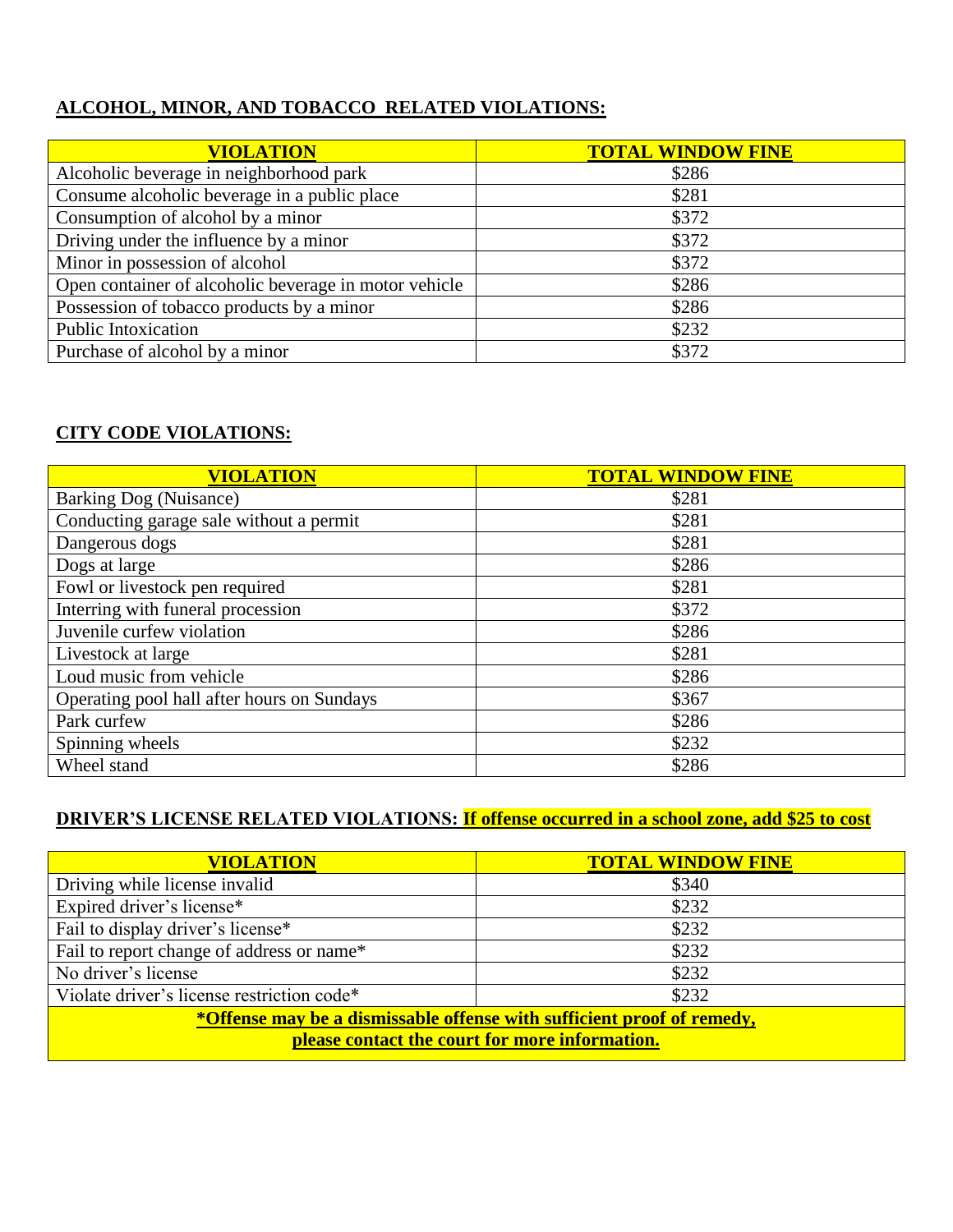# **MISCELLANEOUS VIOLATIONS:**

| <b>VIOLATION</b>                                          | <b>TOTAL WINDOW FINE</b> |
|-----------------------------------------------------------|--------------------------|
| Assault by contact or threat                              | \$372                    |
| Criminal mischief, damage under \$50, or tampering        | \$372                    |
| Disorderly conduct, fighting, language, threat or gesture | \$372                    |
| Disorderly conduct discharge fire arm                     | \$432                    |
| Failure to appear                                         | \$367                    |
| Interference with railroad property                       | \$372                    |
| Issuance of bad check                                     | \$272                    |
| Leaving child unattended in motor vehicle                 | \$272                    |
| Littering                                                 | \$286                    |
| Operate vehicle with child in open bed of truck           | \$285                    |
| Permit unlicensed operator to drive                       | \$232                    |
| Radar interference devices                                | \$285                    |
| Reckless damage to property                               | \$372                    |
| Possession of drug paraphernalia                          | \$372                    |
| Theft by diversion of service                             | \$372                    |
| Theft under fifty dollars                                 | \$372                    |
| Trespass on school grounds                                | \$232                    |
| Violation of promise to appear                            | \$334                    |

# **PARKING VIOLATIONS: If offense occurred in a school zone, add \$25 to cost**

| <b>VIOLATION</b>                               | <b>TOTAL WINDOW FINE</b> |
|------------------------------------------------|--------------------------|
| Curbstoning                                    | \$372                    |
| Parked blocking driveway                       | \$223                    |
| Parked blocking roadway                        | \$223                    |
| Parked in loading zone                         | \$170                    |
| Parked in no parking zone                      | \$223                    |
| Parked in prohibited places                    | \$177                    |
| Parked on sidewalk                             | \$177                    |
| Parked over 18 inches from the curb            | \$177                    |
| Parked within 15 ft of a fire plug             | \$177                    |
| Parking commercial vehicle in residential area | \$310                    |
| Parking in fire lane                           | \$310                    |
| Parking in handicapped zone                    | \$670                    |
| Parking over time zone                         | \$124                    |
| Parking within 30 ft of stop sign              | \$177                    |
| Parking within 20 ft of crosswalk              | \$177                    |
| Parking wrong side of road                     | \$177                    |
| Stop or stand on rail road track               | \$223                    |
| Storing vehicle on street                      | \$286                    |